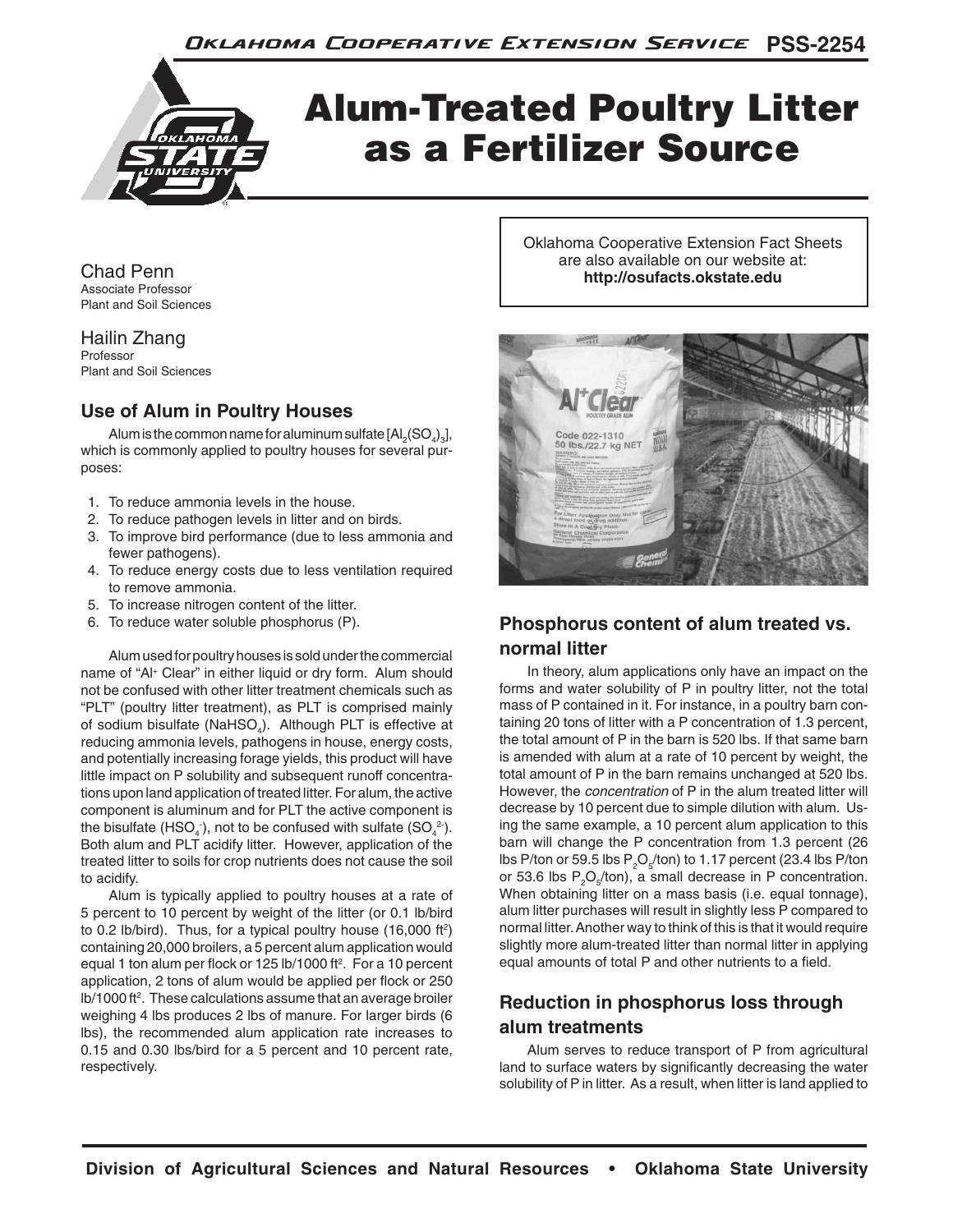fields, there is less dissolved P produced in runoff from alumtreated litter compared to that of normal litter. The mechanism by which alum reduces water solubility of P is through binding of P onto the added aluminum as show below:

 $Al^{3+} + H_2PO_4^-$  (water soluble P) -----> AlPO<sub>4</sub> (water insoluble) + 2H+ (acidity generated)

Figure 1 shows the significant reduction of P loss in runoff from alum-treated litter compared to normal litter. In addition to P, treatment of litter with alum has also been shown to reduce transport of heavy metals and naturally produced hormones upon land application (relative to normal litter).



**Figure 1. Cumulative phosphorus (P) loads in runoff from paired watersheds fertilized with alum-treated and normal poultry litter (adapted from Moore and Edwards, 2007).**

#### **Plant availability of phosphorus in alumtreated litter**

Because of the ability of alum to reduce the water solubility of litter P, there have been questions in regard to the plant availability of P in alum-treated litter. Does the aluminum tie-up P so strongly that it might not be available for uptake by a growing plant? Based on recent studies focused on P uptake by tall fescue and soil test P values, the answer is "no." Mehlich-3 extractable P is the soil test used to estimate plant available P in both Oklahoma and Arkansas. Research has shown that soils receiving alum-treated litter over 7 years resulted in similar Mehlich-3 extractable P to un-treated litter (Figure 2).

More convincing are studies showing that there is no significant difference in P uptake in tall fescue between soils amended with alum-treated litter compared to normal litter (Figure 3). This suggests the P in alum-treated litter has a similar availability as untreated litter.

At first, the ability of alum to reduce water solubility of P without compromising plant availability might seem like a contradiction. However, the explanation is found in the mechanisms by which alum binds P and how plant roots extract P from soils. Recent research has shown that alum not only binds inorganic P with the added aluminum, but it also stabilizes or



**Figure 2. Mehlich 3-extractable P (0 to 5 cm) in soil as a function of fertilizer application rate after 7 yr of fertiliza-** $\frac{1}{100}$  (LSD<sub>0.05</sub> = 47.3). Data from Moore and Edwards, 2007.



**Figure 3. Average P uptake by tall fescue during Year 7**  as a function of fertilizer rate (LSD<sub>005</sub> = 3.8). Data from **Moore and Edwards, 2007.**

prevents decomposition of organic P. Stabilization of organic and inorganic P helps to depress its water solubility. However, this stabilized P is still available to plants since plant roots typically excrete organic acids and chelating agents to help aid in obtaining P that is non-water soluble. In this regard, alum-treated litter behaves like a "slow-release" P fertilizer. On the other hand, the P in un-treated litter is also subject to fixations by soil components.

#### **Does aluminum additions to soils through application of alum-treated litter result in potential aluminum toxicity?**

In recent years, there has been some concern about the possibility of aluminum toxicity among soils amended with alum-treated litter. However, alum-treated litter is no more likely to cause aluminum toxicity than normal litter. In fact, use of ammonium nitrate as a nitrogen source (without lime additions) will generally result in much greater soil exchange-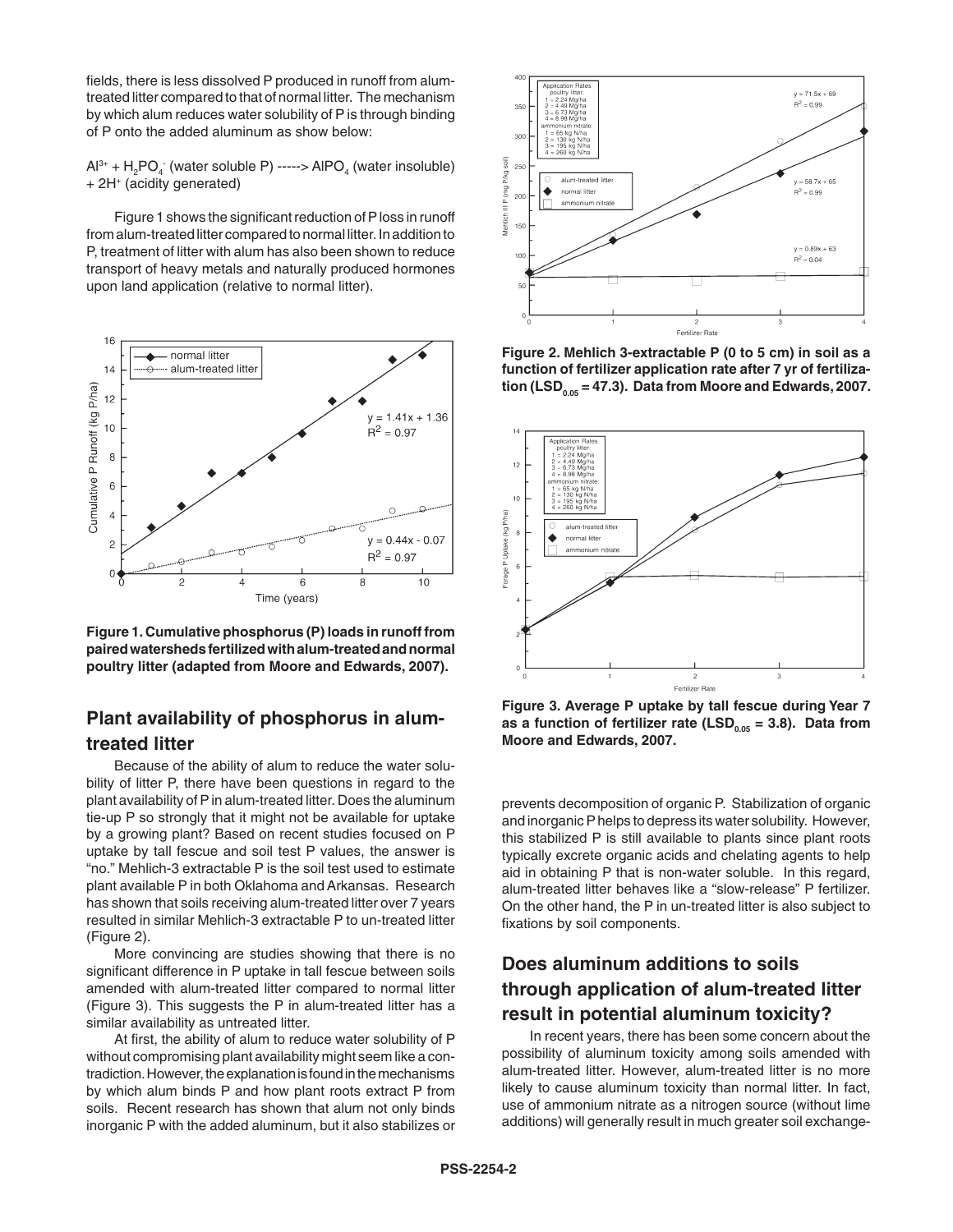

**Figure 4. Exchangeable Al as a function of fertilizer treat**ment and rate after 7 yr (LSD<sub>0.05</sub> = 15.1). Samples taken **from the 0- to 5-cm depth. Fertilizer rates (Rates 1, 2, 3, and 4) were about 2, 4, 6, and 8 tons per acre for poultry litter and 60, 120, 180, and 240 lbs N per acre as ammonium nitrate. Data from Moore and Edwards, 2007.**

able aluminum concentrations compared to using either alumtreated or normal litter as a nitrogen source for crops (Figure 4).

The explanation for this is that soil exchangeable aluminum concentrations are mostly controlled by soil pH. Because alum-treated and normal litter tends to maintain or increase soil pH in acid soils, added aluminum will not be soluble if soil pH is in the normal range (>5.0). On the other hand, ammonium nitrate has an acidifying effect on the soil, thereby resulting in increased exchangeable aluminum concentrations as soil pH decreases.

#### **Nitrogen content of alum-treated litter**

One of the benefits of using alum-treated litter is that the nitrogen concentration tends to be elevated compared to normal litter. Therefore, on an equal mass application basis, more nitrogen is applied to soils for alum-treated litter compared to normal litter. A large scale study involving 194 poultry houses conducted on the Delmarva (Delaware-Maryland-Virginia) Peninsula showed that average total nitrogen contents of alum-treated litter was 4.24 percent compared to 3.97 percent for normal litter. As a result, when applied on an equal mass basis, yields from crops amended with alum-treated litter are sometimes higher than that amended with normal litter due to the higher nitrogen application with alum-treated litter.

#### **Safety precautions when applying alum to poultry houses**

The acidic nature of alum requires it to be treated with extra care and caution, similar to all acids. Applicators should always wear goggles for eye protection and a dust mask to avoid breathing alum dust, particularly if a spreader is used that broadcasts the material. Gloves should also be worn when handling alum to prevent skin irritation. The acid in alum will be neutralized in the litter after two to four weeks depending on application rate. Thus, there are no precautions needed for handling the litter at cleanout. Minimize exposure of equipment and footings to alum since acids are corrosive to metal surfaces. Growers should also be aware that application of alum to the litter does not mean that ventilation can be completely ignored. Since birds generate a great deal of moisture throughout the life of the flock, it is essential that producers provide the required minimum ventilation from day one so that moisture buildup in the house is prevented.



#### **References and Other Related Fact Sheets**

- Moore, P.A. and D.R. Edwards. 2007. Long-term effects of poultry litter, alum-treated litter, and ammonium nitrate on phosphorus availability in soils. J. Environ. Qual. 36:163-174.
- Warren, J.G., C.J. Penn, J.M. McGrath, and K. Sistani. 2008. The impact of alum additions on organic P transformations in poultry litter and soils receiving alum-treated poultry litter. J. Environ. Qual. 37:469-476.
- Zhang, H., D.W. Hamilton, and J. Payne. 2013. Using poultry litter as fertilizer. PSS-2246.